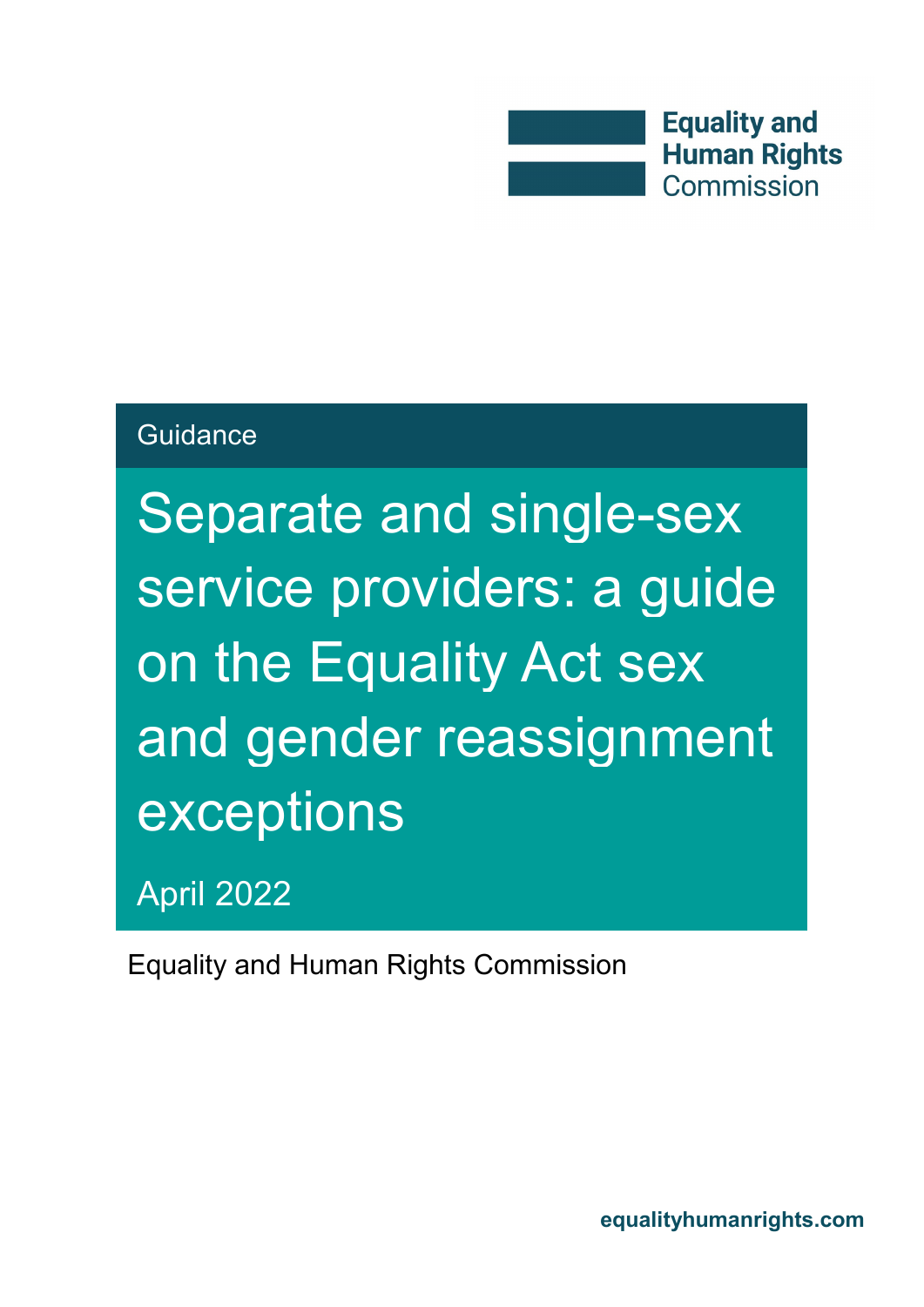## **Contents**

| What the Equality Act says about the protected characteristics of sex and   |
|-----------------------------------------------------------------------------|
|                                                                             |
|                                                                             |
|                                                                             |
|                                                                             |
| Gender reassignment provisions in the Equality Act (Schedule 3, para. 28) 8 |
|                                                                             |
| Separate or single-sex services: practical steps you can take 11            |
|                                                                             |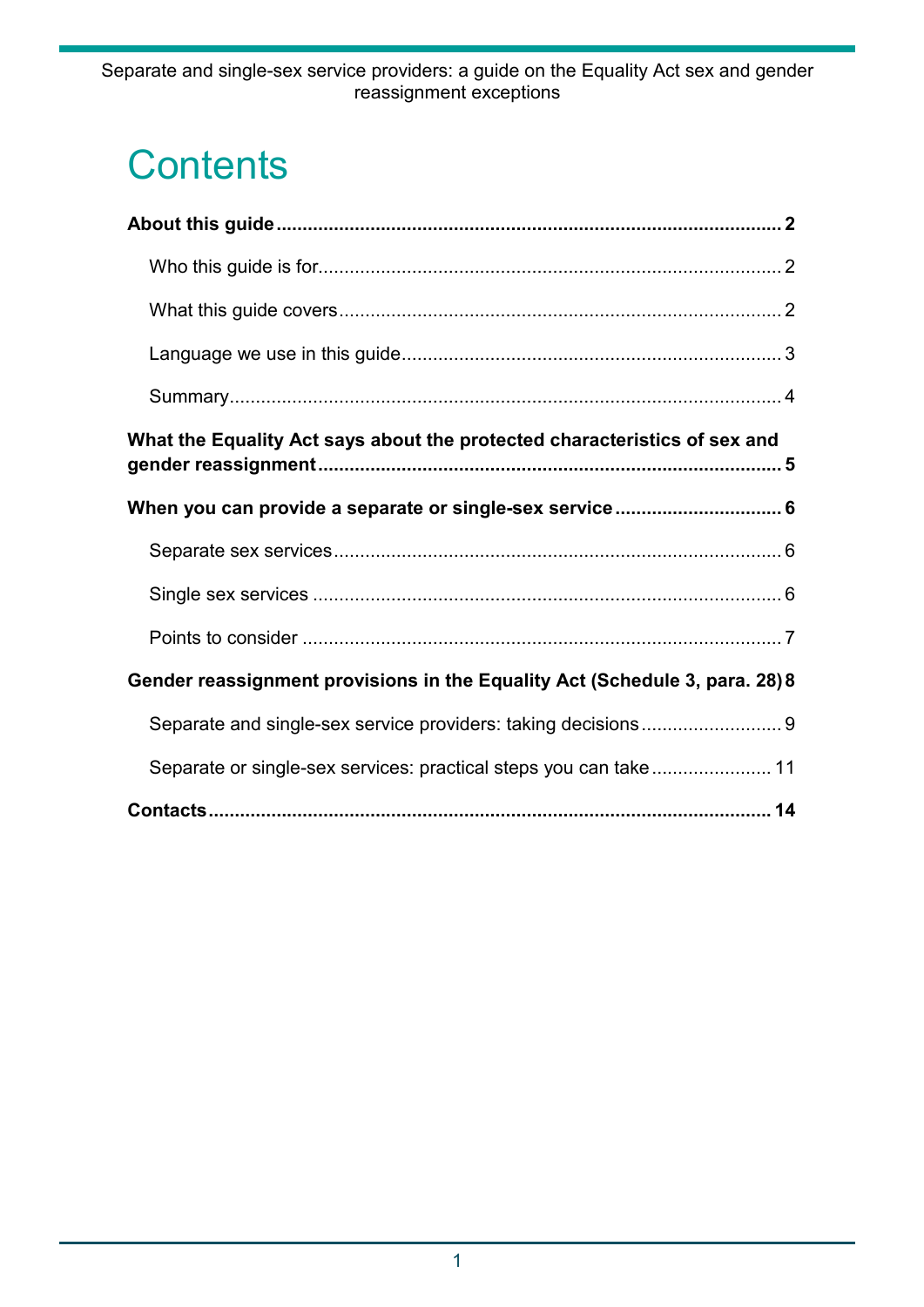## <span id="page-2-0"></span>About this guide

### <span id="page-2-1"></span>**Who this guide is for**

This guide is for service providers (anyone who provides goods, facilities or services to the public) who are looking to establish and operate a separate or single-sex service.

Separate or single-sex service providers are those who provide a service where some element or all of the service is available:

- only to one sex, or
- separately to each sex, or
- differently to people of each sex.

These could include but are not limited to:

- separate or single-sex toilets
- domestic violence refuges
- separate or single-sex changing rooms
- hospital wards

<span id="page-2-2"></span>We refer to these services as separate or single-sex services throughout.

#### **What this guide covers**

As the regulator for the Equality Act, we provide guidance on the law to help organisations comply with their legal obligations.

This guide covers the exceptions in the Equality Act relating to sex which allow: services to be provided, or a policy to be applied:

- only to one sex
- separately to people of each sex.
- differently to people of each sex

It also covers the provisions in the Equality Act relating to gender reassignment which allow providers of separate or single-sex services to exclude, modify or limit access to trans people.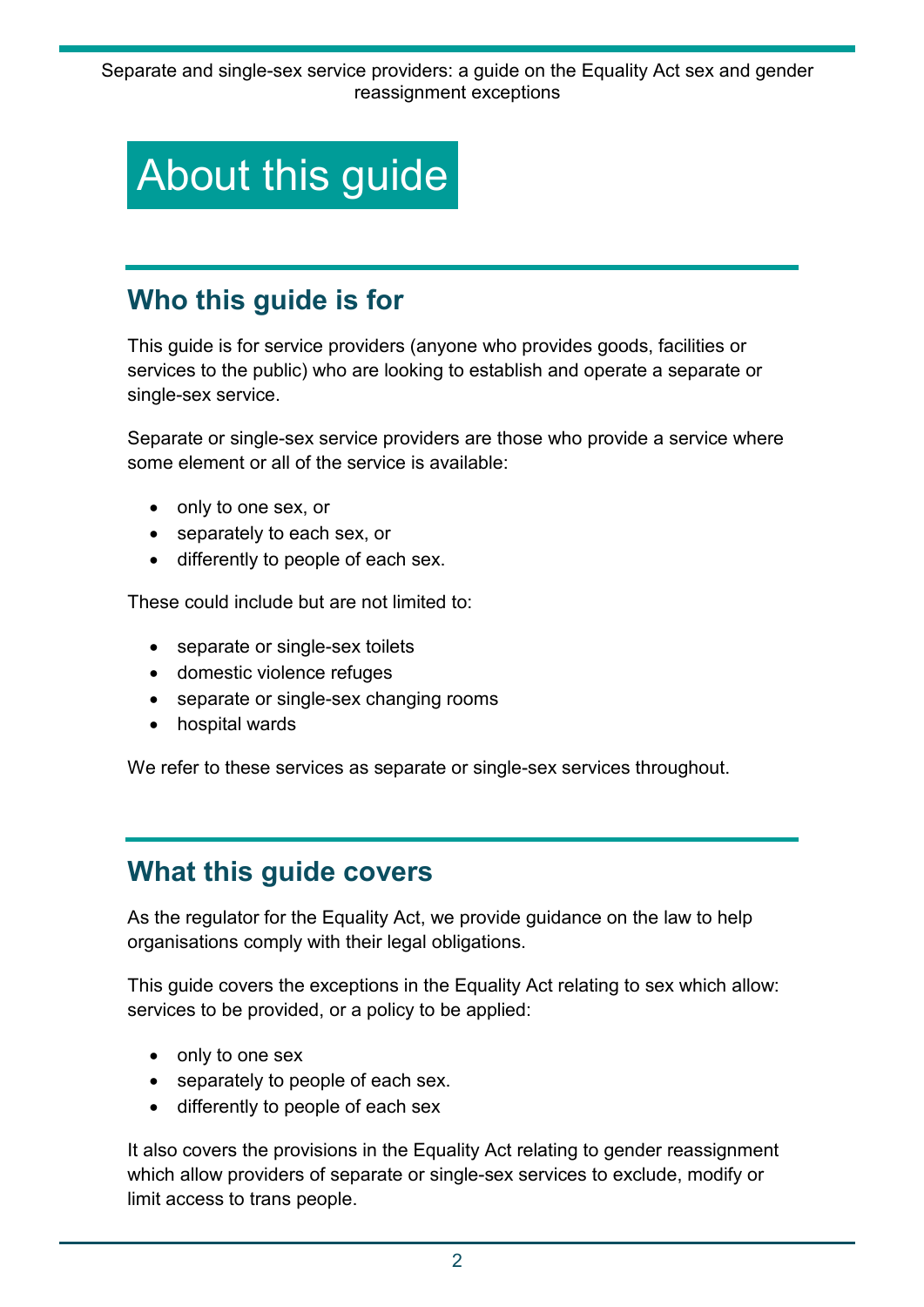#### Separate and single-sex service providers: a guide on the Equality Act sex and gender reassignment exceptions

This guide provides information on:

- what the law says
- how to decide when to use the exceptions
- <span id="page-3-0"></span>• practical steps you can take.

#### **Language we use in this guide**

We have used plain English to help explain legal terms. This does not change the meaning of the law.

The Act uses the term 'transsexual' for individuals who have the protected characteristic of gender reassignment. We recognise that some people consider this term outdated, so in this guidance we use the term 'trans' to refer to a person who has the protected characteristic of gender reassignment.

We use the term 'biological sex' because this is how legal sex is defined under the Equality Act for people who do not have a Gender Recognition Certificate.

We use the term separate or single-sex services to describe those who provide a service where some, or all of the service is available:

- only to one sex
- separately to each sex
- differently to people of each sex.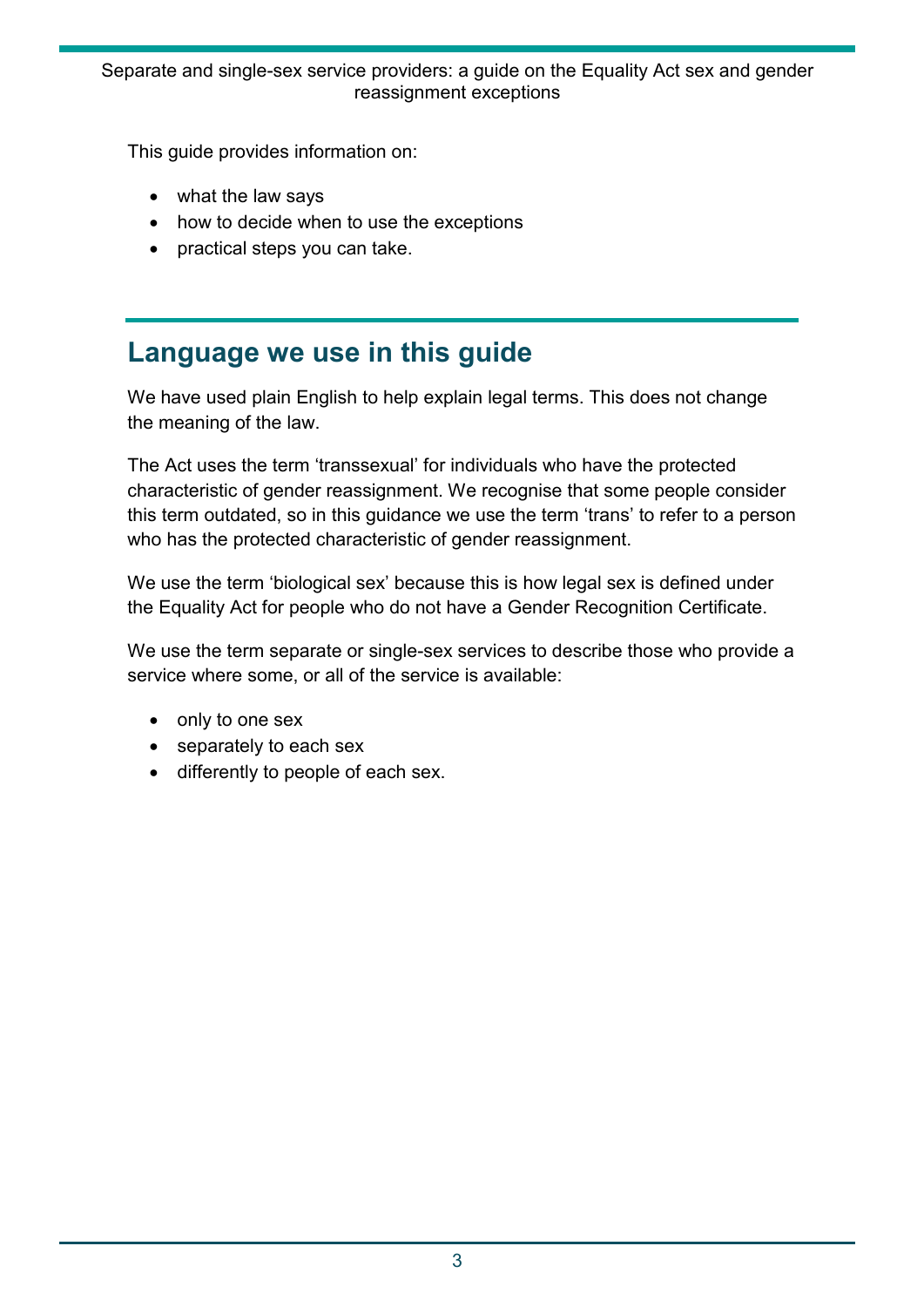### <span id="page-4-0"></span>**Summary**

- The Equality Act allows for the provision of separate or single sex services in certain circumstances under 'exceptions' relating to sex.
- ̶ To establish a separate or single-sex service, you must show that you meet at least one of a number of statutory conditions (set out in this section of the guide) **and** that limiting the service on the basis of sex is a [proportionate means of achieving a legitimate aim.](https://www.equalityhumanrights.com/en/advice-and-guidance/commonly-used-terms-equal-rights) For example, a legitimate aim could be for reasons of privacy, decency, to prevent trauma or to ensure health and safety. You must then be able to show that your action is a proportionate way of achieving that aim.
- ̶ There are circumstances where a lawfully-established separate or single-sex service provider can prevent, limit or modify trans people's access to the service. This is allowed under the Act. However, limiting or modifying access to, or excluding a trans person from, the separate or single-sex service of the gender in which they present might be unlawful if you cannot show such action is a proportionate means of achieving a legitimate aim. This applies whether the person has a Gender Recognition Certificate or not.
- When considering how your service is provided to trans people, you must balance the impact on all service users and show that there is a sufficiently good reason for excluding trans people or limiting or modifying their access to the service. Some service providers may find it helpful to have a policy for how services are provided to trans people. Where this is the case we recommend you develop a policy but this is not a legal requirement. If you do have a policy you should be prepared to consider whether particular circumstances justify departing from the policy.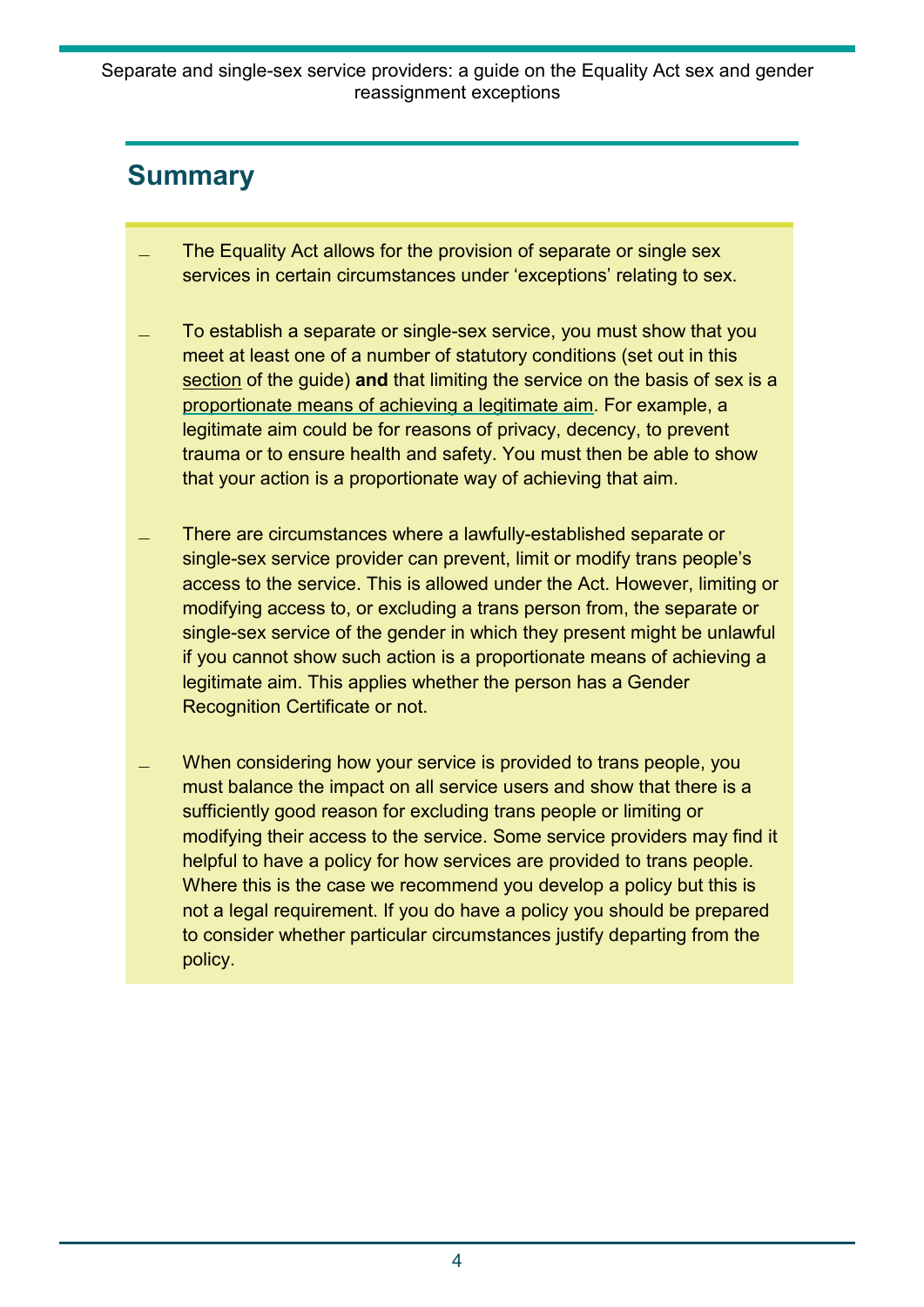# <span id="page-5-0"></span>What the Equality Act says about the protected characteristics of sex and gender reassignment

Under the Equality Act 2010, 'sex' is understood as binary, being a man or a woman. For the purposes of the Act, a person's legal sex is their biological sex as recorded on their birth certificate. A trans person can change their legal sex by obtaining a Gender Recognition Certificate. A trans person who does not have a Gender Recognition Certificate retains the sex recorded on their birth certificate for the purposes of the Act.

The Equality Act protects individuals from discrimination and harassment on the basis of a [protected characteristic.](https://www.equalityhumanrights.com/en/equality-act/protected-characteristics) Protected characteristics include sex (being a man or a woman) and gender reassignment (being an individual who is 'proposing to undergo, is undergoing or has undergone a process or part of a process to reassign their sex'). There is no requirement for a trans person to have any kind of medical supervision or intervention in order to be protected from gender reassignment discrimination. A person does not need a Gender Recognition Certificate to be protected under the characteristic of gender reassignment.

There are two types of discrimination, [indirect and direct discrimination.](https://www.equalityhumanrights.com/en/advice-and-guidance/what-direct-and-indirect-discrimination)

It is generally against the law to discriminate against someone because of a protected characteristic. However, there are certain circumstances when services can be provided either:

- exclusively to one sex, or
- differently to each sex or
- separately to each sex.

Service providers must meet a number of conditions to lawfully establish a separate or single-sex service. These conditions are set out under exceptions relating to sex in the Act.

There are circumstances where a lawfully-established separate or single-sex service provider can exclude, modify or limit access to their service for trans people. This is allowed under provisions relating to gender reassignment in the Act.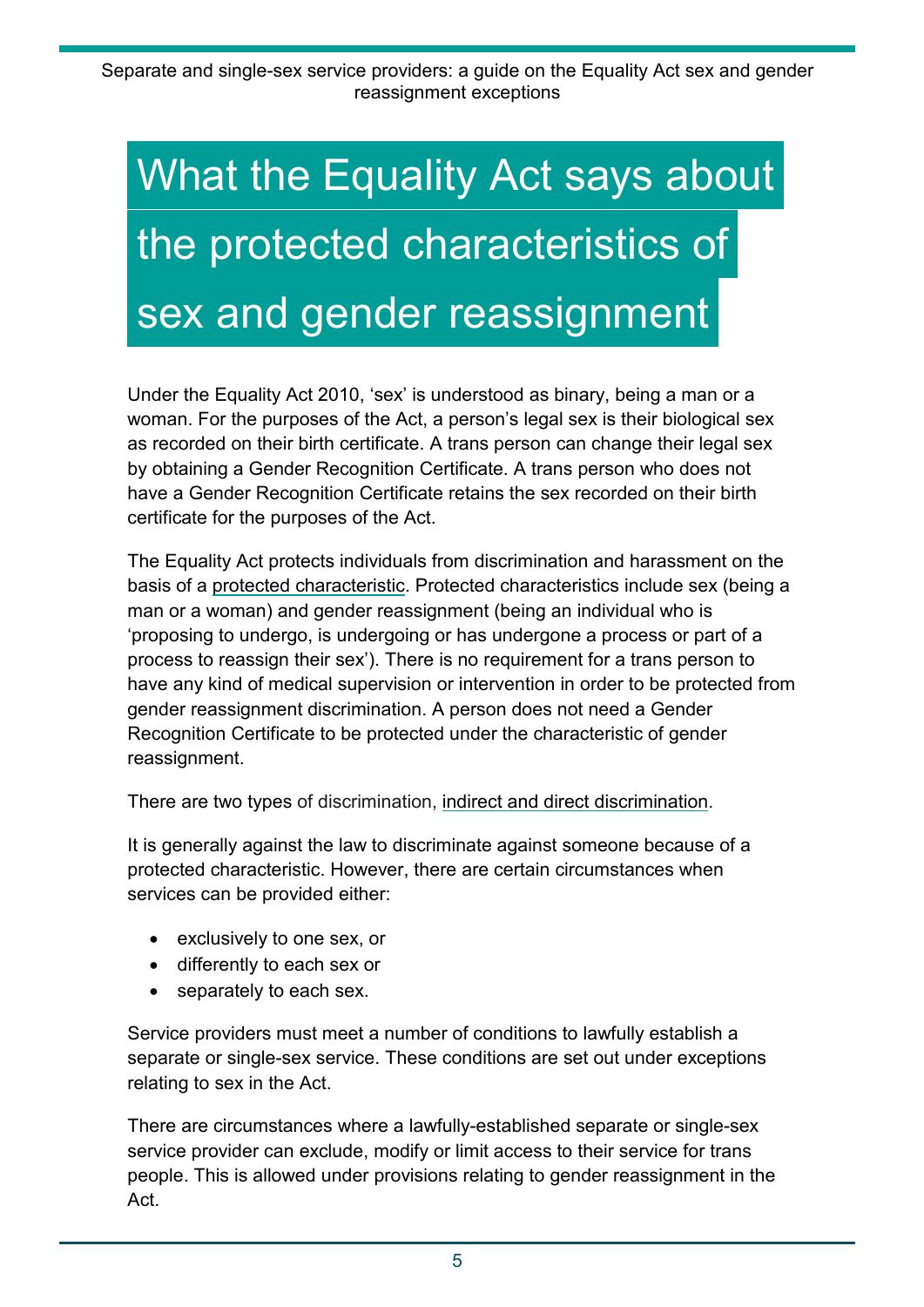## <span id="page-6-0"></span>When you can provide a separate or single-sex service

<span id="page-6-1"></span>The Equality Act allows you to provide separate-sex services (para 26) and single-sex services (para 27).

#### **Separate sex services**

A separate-sex service is one which is provided to both sexes, but separately or differently.

You can only provide a separate-sex service if a joint service would be less effective and providing that separate service is a proportionate means of achieving a legitimate aim*.* For example, a legitimate aim could be the health and safety of others. You must then show that your action is a proportionate way to achieve that aim. This requires that you balance the impact on all service users of providing services separately.

For example, a charity provides separate homeless hostels for men and women.

The Equality Act also allows a service provider to provide separate services in a different way for each sex. You can only provide a separate service differently if first, a joint service for people of both sexes would be less effective, and second, the extent to which the service is required by one sex makes it impractical to provide the service other than separately and differently for each sex. You must then be able to show that the limited provision is a proportionate way of achieving a legitimate aim.

#### <span id="page-6-2"></span>**Single sex services**

If you are providing a service to one sex only (and not to the other), you must be able to meet one of the following conditions:

1. Only people of that sex need the service.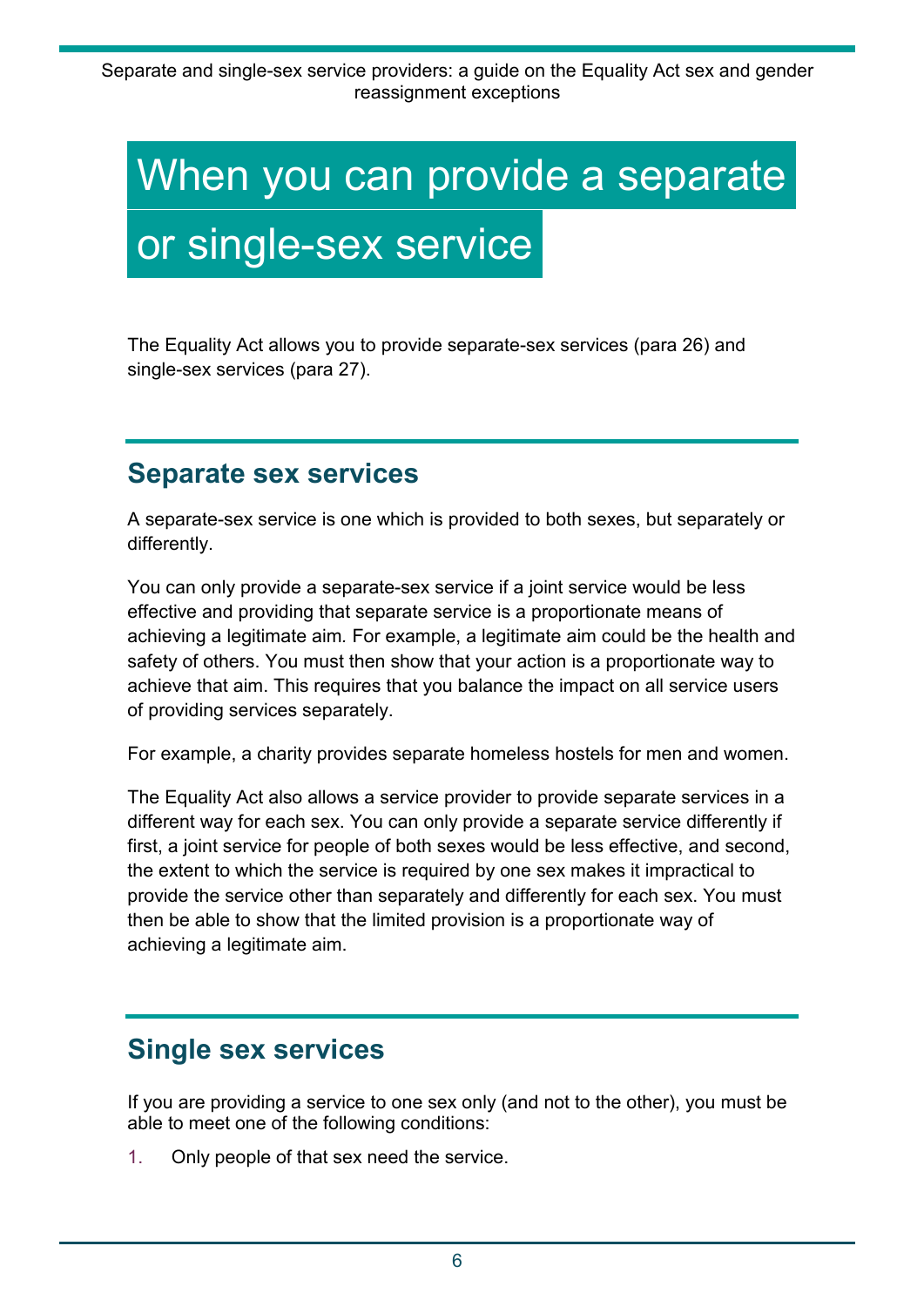2. Providing the service jointly to both sexes would not be sufficiently effective.

Example: if women of a particular religion or belief will not use the local swimming pool at the same time as men, women-only swimming sessions could be provided as well as mainly-mixed sessions.

3. The level of need for the services makes it not reasonably practicable to provide separate services for each sex.

Example: a women-only support unit for women who have experienced domestic or sexual violence can be set up, even if there is no parallel men-only unit because of insufficient demand.

4. The service is provided at a hospital or other place, where users need special care, supervision or attention.

Example: single-sex wards in hospitals and nursing homes.

5. The service is likely to be used by more than one person at the same time and a woman might reasonably object to the presence of a man (or vice versa).

Example: separate male and female changing rooms.

6. A person might reasonably object to the service user being of the opposite sex because the service involves physical contact.

Example: sports sessions involving a high degree of physical contact or any service involving intimate personal health or hygiene.

You must also be able to show that providing the service on a single-sex basis is a proportionate means of achieving a legitimate aim. Again, proportionality requires that you balance the impact on all service users of providing services only to one sex.

### <span id="page-7-0"></span>**Points to consider**

You must be able to demonstrate that providing a separate or single-sex service is a proportionate means of achieving a legitimate aim. It is therefore good practice to record the reasons why you have taken the decision to provide a separate or single-sex service, along with any supporting evidence. For example, you have chosen to provide a single-sex hospital ward because patients have told you they have legitimate concerns about staying on a mixed ward, e.g. privacy. If this is the reason for your decision, it would be good practice to support this with evidence, such as a patient survey.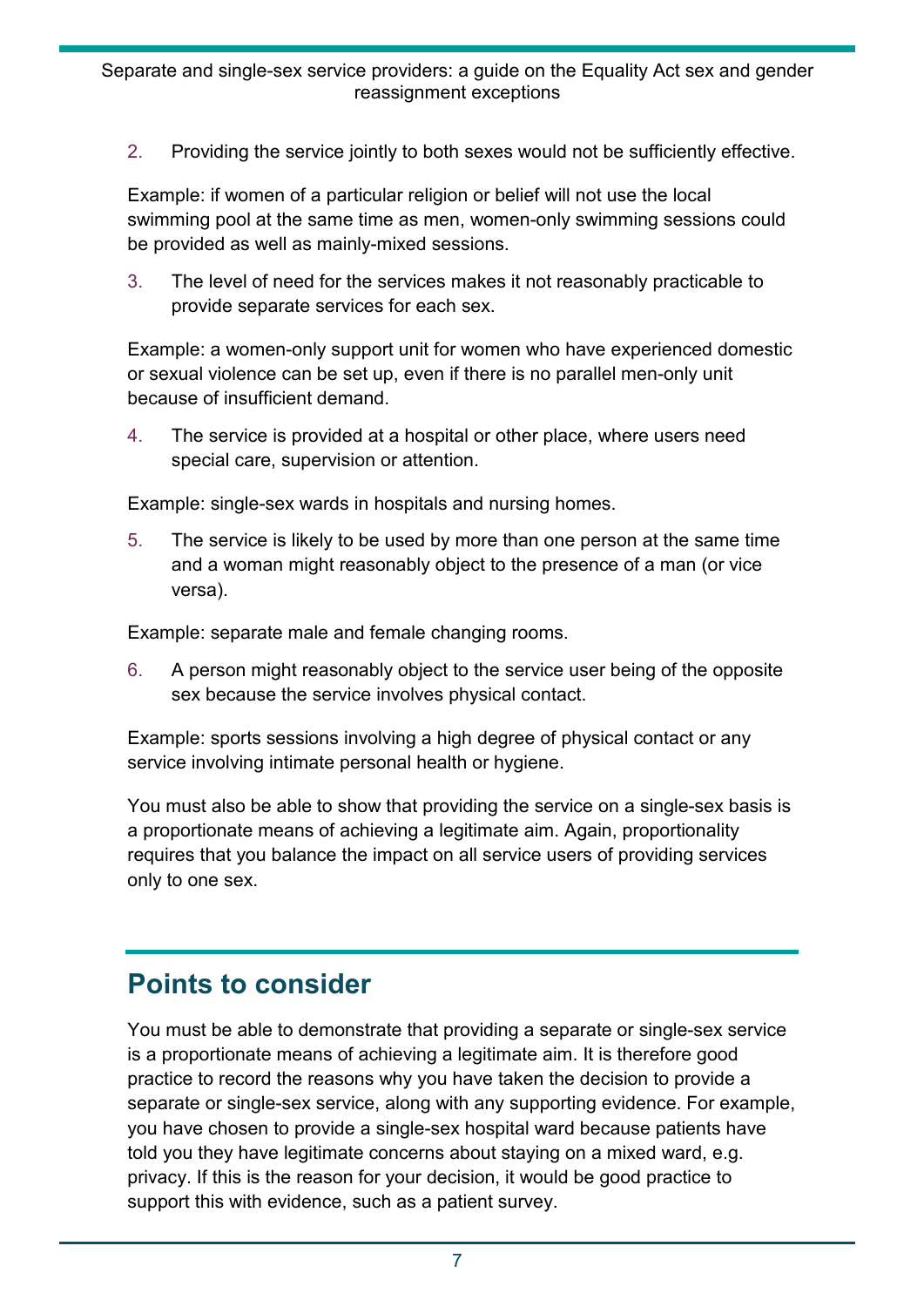# <span id="page-8-0"></span>Gender reassignment provisions in the Equality Act (Schedule 3, para. 28)

If you have met the conditions set out above and have established a separate or single-sex service, you should consider your approach to trans people's use of the service. In considering your approach and when taking decisions you must meet the conditions set out under the gender reassignment provisions.

Under these provisions, your approach must be a proportionate means of achieving a legitimate aim. This will depend upon the nature of the service and may link to the reason the separate or single-sex service is needed. For example, a legitimate aim could be the privacy and dignity of others. You must then show that your action is a proportionate way to achieve that aim. This requires that you balance the impact upon all service users.

Example: A group counselling session is provided for female victims of sexual assault. The organisers do not allow trans women to attend as they judge that the clients who attend the group session are likely to be traumatised by the presence of a person who is biologically male.

Example: A domestic abuse refuge offers emergency accommodation to female survivors. Feedback from survivors indicates that they would feel uncomfortable sharing accommodation with trans women for reasons of trauma and safety. The provider decides to exclude trans women from the refuge. It compiles a list of alternative sources of support in the local area which can be provided to trans women who approach the centre for help.

Example: A leisure centre introduces some female only fitness classes. It decides to exclude trans women because of the degree of physical contact involved in such classes.

Example: A gym has separate-sex communal changing rooms. There is concern about the safety and dignity of trans men changing in an open plan environment. The gym therefore decides to introduce an additional gender-neutral changing room with self-contained units.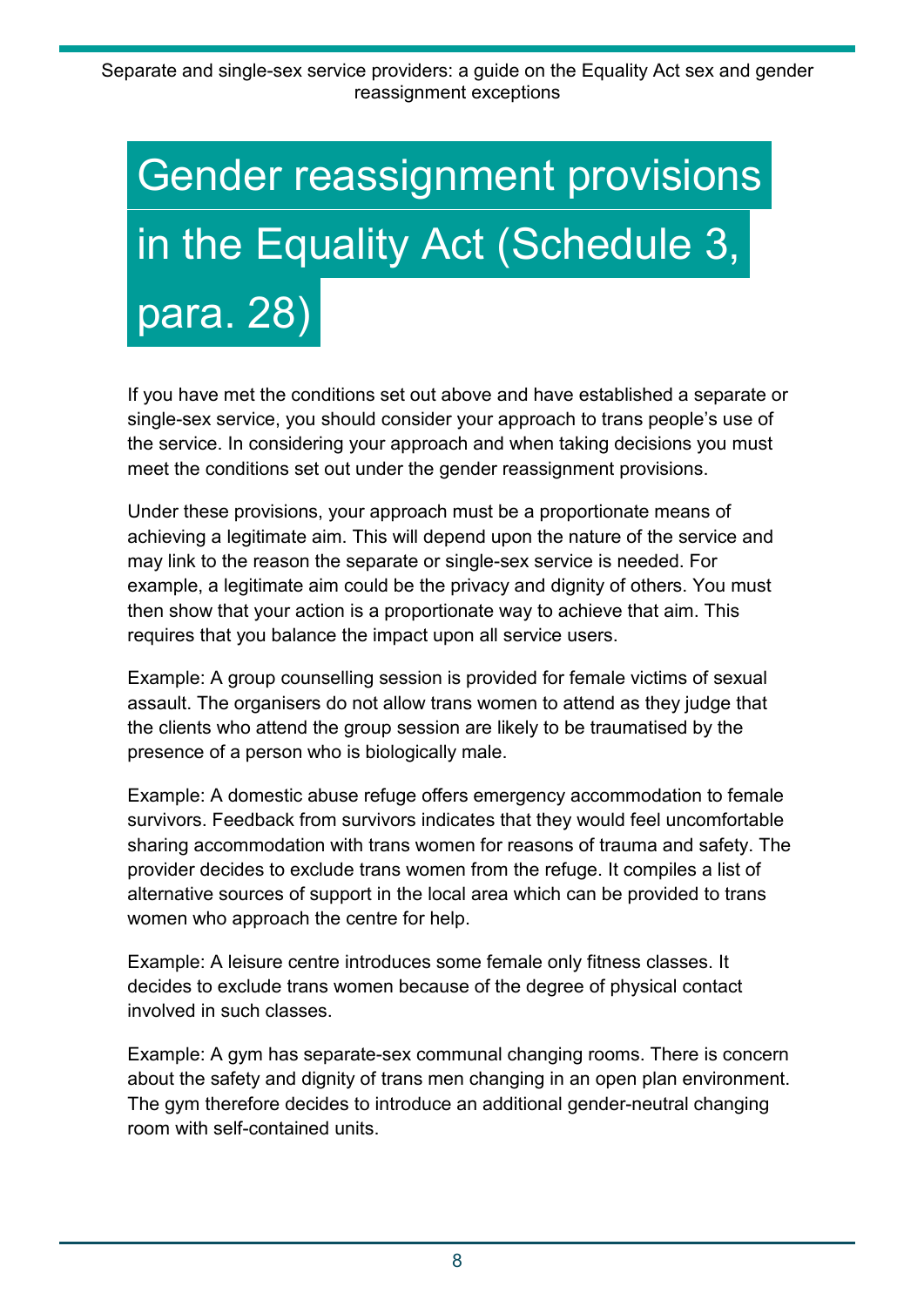Example: A small cafe with limited space and facilities for public use has separate lockable, self-contained male and female toilets with hand basins in single units. To ensure they are fully inclusive, and to make the most effective use of the available facilities, the cafe decides to make them all gender neutral.

Example: A community centre has separate male and female toilets. It conducts a survey in which some service users say that they would not use the centre if the toilets were open to members of the opposite biological sex, for reasons of privacy and dignity or because of their religious belief. It decides to introduce an additional gender-neutral toilet. It puts up signs telling all users that they may use either the toilet for their biological sex or to use the gender neutral toilet if they feel more comfortable doing so.

If the toilets you provide for service users are also used as staff toilets, you will also need to take account of the Workplace (Health, Safety and Welfare) Regulations 1992 which require employers to provide a certain number of toilets and to provide separate toilet and washing facilities for men and women in some circumstances. Guidance can be found on the [Health and Safety Executive](https://www.hse.gov.uk/index.htm)  [website.](https://www.hse.gov.uk/index.htm)

#### <span id="page-9-0"></span>**Separate and single-sex service providers: taking decisions**

When taking decisions, you should consider the following:

1. Treat all individuals with dignity and respect

When making and applying decisions, treat all individuals with dignity and respect.

2. Be aware that trans people may need access to services relating to their biological sex.

Example: A trans man is refused an appointment for breast screening and is told that screening is provided for females only. This is likely to be unlawful.

In such cases, discuss with the trans person the best way to enable them to access the service that meets their needs.

3. Develop and apply a policy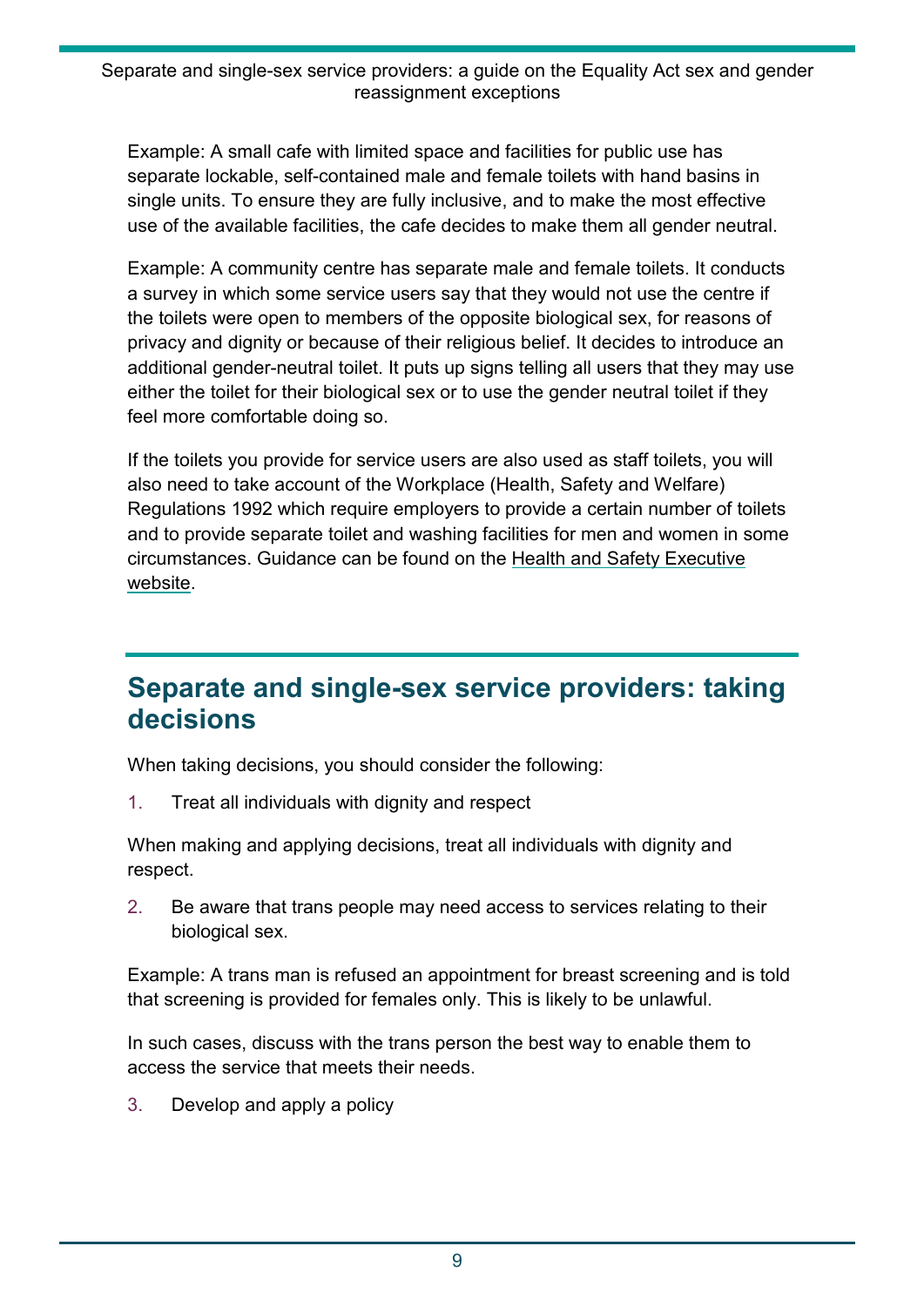Some service providers may find it helpful to have a policy for how services are provided to trans people. Where this is the case we recommend you develop a policy. However, in some situations you might need to consider whether the particular circumstances justify departing from the policy. Your policy should set out clear criteria that allow you to consider particular circumstances.

- 4. Consider the rights and needs of trans people alongside the rights and needs of other service users.
- 5. You must seek to balance the different interests and needs of those who use, or wish to use, your service.

You should consider the impact on and needs of all service users. Think about how your actions will affect both trans people and other service users. Consider less restrictive options where possible.

Example: A women's clothes shop has changing areas for customers to try on garments in cubicles. The shop decides that it is not necessary to exclude trans women as the privacy and decency of all users can be assured by the provision of those separate cubicles.

It is most likely to be proportionate to exclude, modify or limit trans people's access where a service provider has limited resources and physical space to alter the way the service is provided or if they are dealing with groups with particular needs; for example, female victims of male sexual assault who may feel unable to participate in the presence of someone they perceive as male.

6. Record the evidence base and rationale for decision-making

You should document reasons and evidence for your policy. Where a decision is taken to depart from the general policy in a specific case, then the reasons for this should be recorded.

Answer the following questions if you are considering limiting access to, or excluding trans people from, your service:

#### **1. What are the reasons why you think you might need to modify or limit access or exclude trans people from your service?**

Remember that you have to show there is a good reason based on evidence. For example, dignity, privacy, preventing trauma or ensuring the health and safety of others.

#### **2. Would modifying or limiting access or excluding trans people from your service actually help you to achieve this?**

If it wouldn't, it might be unlawful to exclude trans people, or modify or limit their access to your service.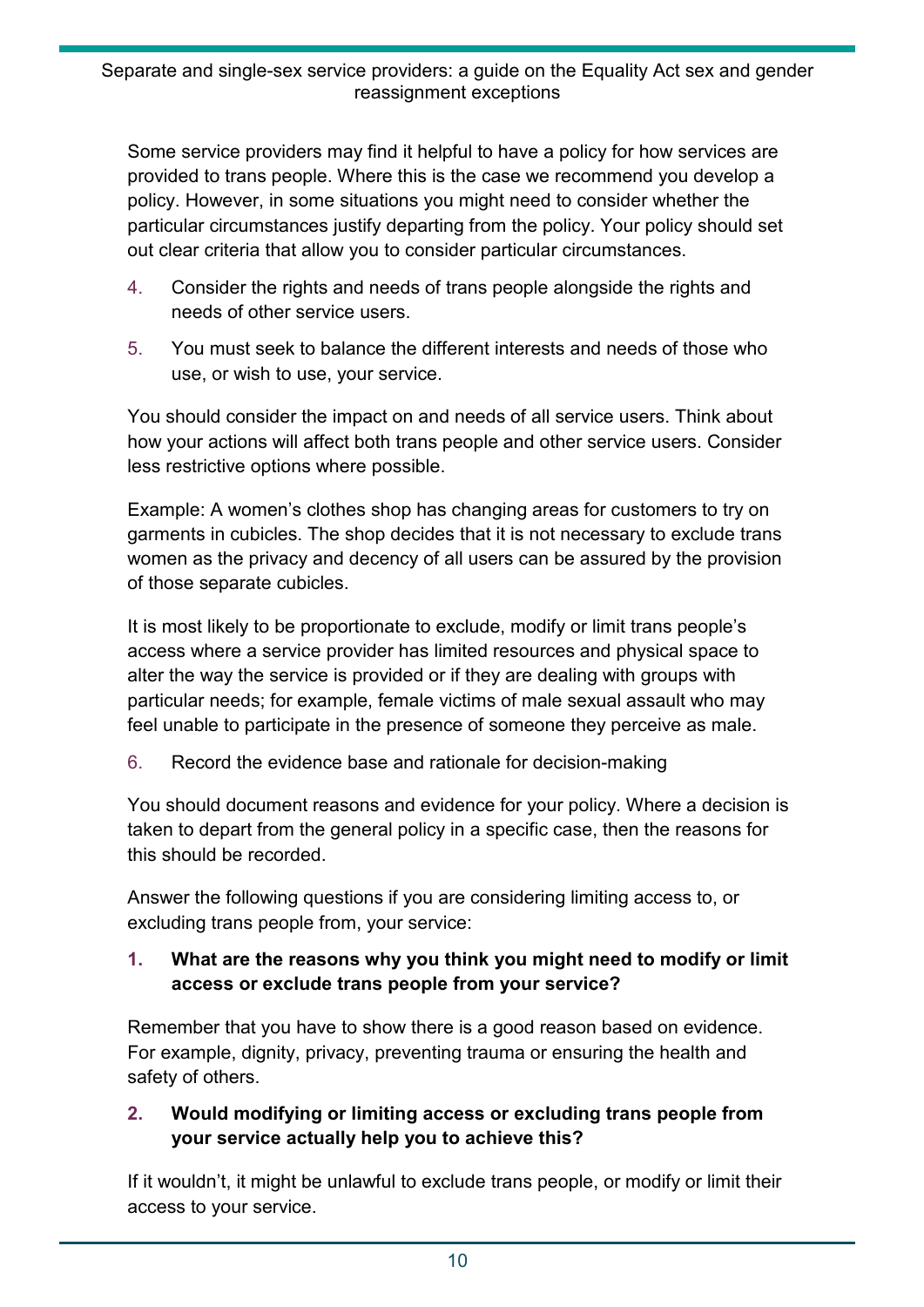**3. You will need to balance the interests of trans people with those of other service users. Does the reason for limiting access or excluding trans people from your service outweigh any discriminatory effects of the treatment? (i.e. the impact on trans people of exclusion is outweighed by the impact on other users if they were included)**

If it doesn't, it might be unlawful to exclude a trans person from the single sex service of the gender in which they present or limit their access to the service.

If it does, it is likely to be lawful to exclude a trans person from the single sex service of the gender in which they present or modify or limit their access to the service. You should always balance and take account of the needs of different groups.

#### <span id="page-11-0"></span>**Separate or single-sex services: practical steps you can take**

• Make staff aware that a trans person may not wish to provide you with sensitive personal information and that is their right.

You do not need personal information such as a Gender Recognition Certificate to make a decision. You only need to decide if your action is a proportionate means of achieving a legitimate aim. There is a risk of acting unlawfully whether the person has a Gender Recognition Certificate or not. The exceptions outlined in this guidance therefore do not depend on whether or not an individual has a Gender Recognition Certificate.

A person does not need to have Gender Recognition Certificate to be protected under the characteristic of gender reassignment. You therefore should not ask for one when deciding whether to treat someone differently or exclude trans people from your service. Asking for one could also be a breach of someone's right to privacy.

If a person does disclose personal information, such as their Gender Recognition Certificate or application for a Gender Recognition Certificate, you must be aware of their data privacy rights. In some circumstances it is a criminal offence to share personal information relating to a person's possession of a Gender Recognition Certificate without their permission.

You should also not make assumptions about whether or not a person is trans based on gender stereotypes, such as those based on appearance or clothing.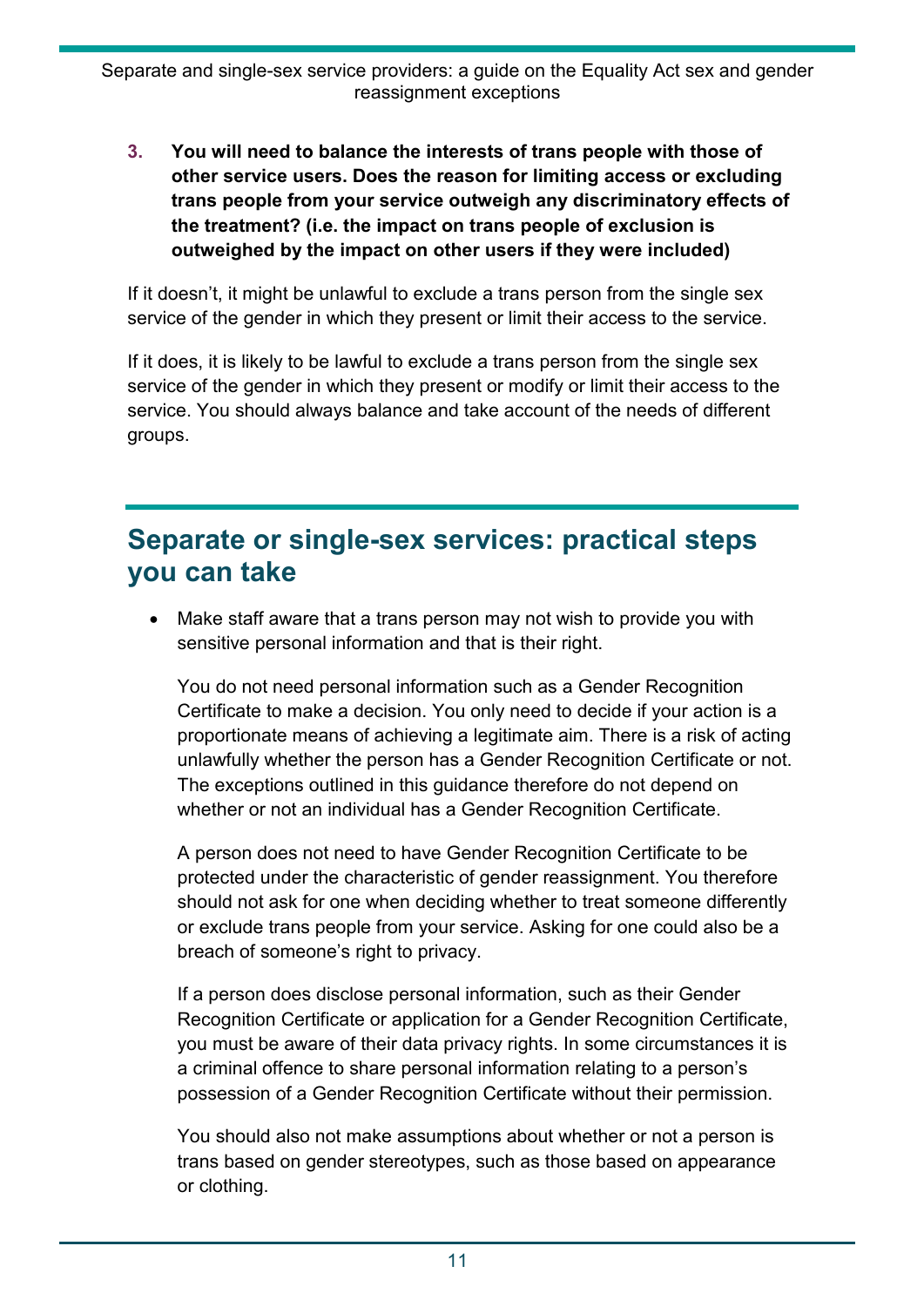Identify potential solutions which minimise discriminatory effects.

When anticipating potential scenarios and developing solutions, always make sure you balance the needs of trans people and other service users. It is recommended that you discuss with trans service users the best way to enable them to access the service they need.

• Use the information you have gathered and consider how you can best meet the needs of future trans service users.

It will be helpful to use this information to develop a policy for providing your service to trans people. Developing policies may also require confidential discussions with service users. Staff should be trained on how to apply the policy consistently. Your policy could set out how you will deal with requests by trans people to use the service and should be accessible to everyone so all service users know what to expect from the service. However, in some situations you might need to consider whether the particular circumstances justify departing from the policy. Your policy should set out clear criteria that allow you to consider particular circumstances.

• Take steps to minimise the impact on trans people if you decide exclusion is the only option.

For example, you could create a list of specialist services that you could signpost trans people to and identify the appropriate contacts for these services.

- Depending on your service, it may be appropriate in particular circumstances to communicate your decisions. We recommend you explain:
	- Why you have taken your decision, including an explanation of the evidence you used to make your decision
	- How you have considered the impact on all service users, including trans people.
- Depending on your service, where you have decided that excluding, modifying or limiting access to a service to trans people would be a proportionate means of achieving a legitimate aim, it may be appropriate to explain to individual trans people who wish to access the service:
	- What alternative options you have considered for inclusion, such as modifying the service and why this has not been applied in their individual circumstance.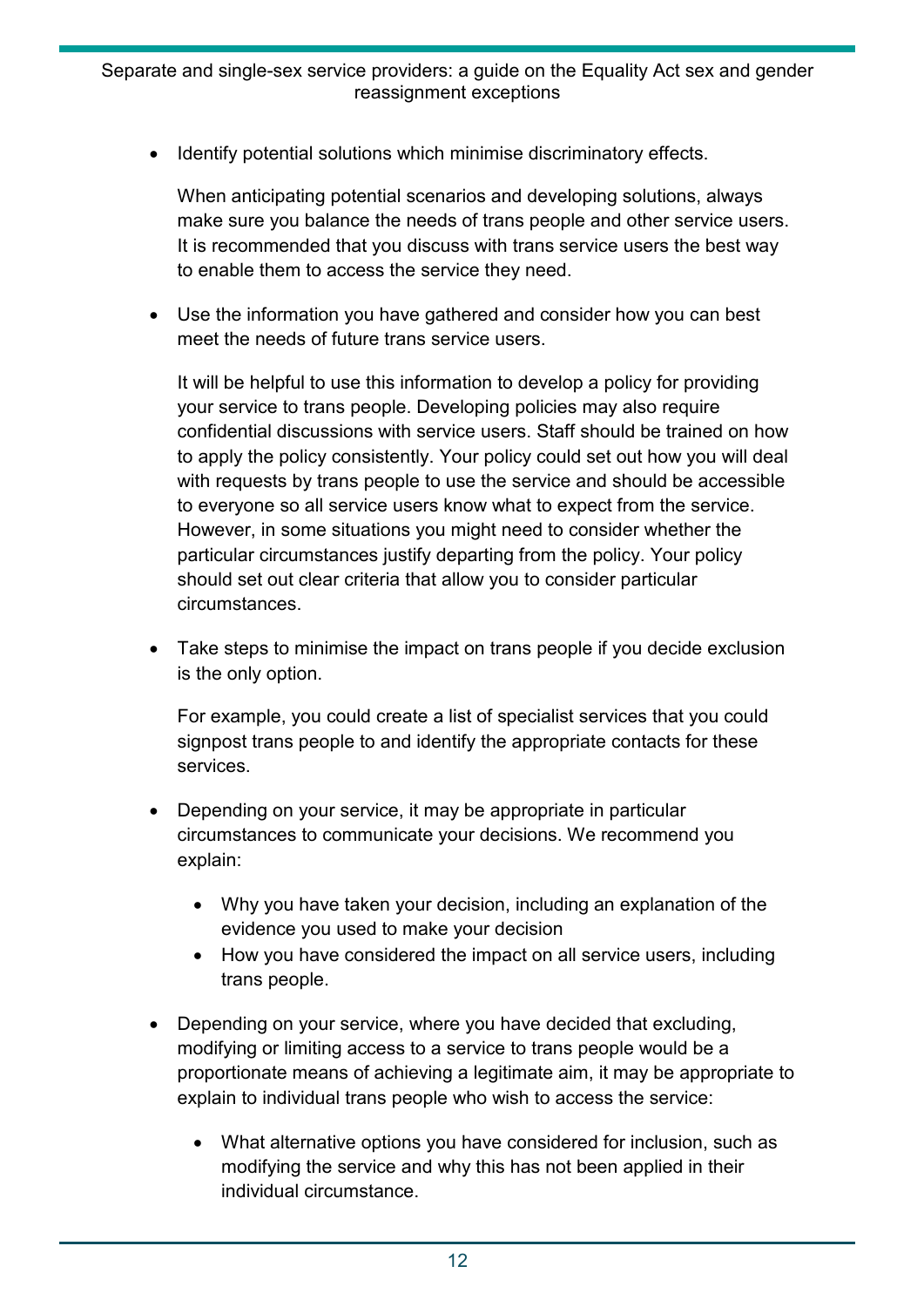#### Separate and single-sex service providers: a guide on the Equality Act sex and gender reassignment exceptions

- If full inclusion is not considered possible, the options for their inclusion, but without putting any pressure on anybody to accept.
- Where you are able to, signpost to where people can find a list of specialist services, or provide a list yourself if you have one.